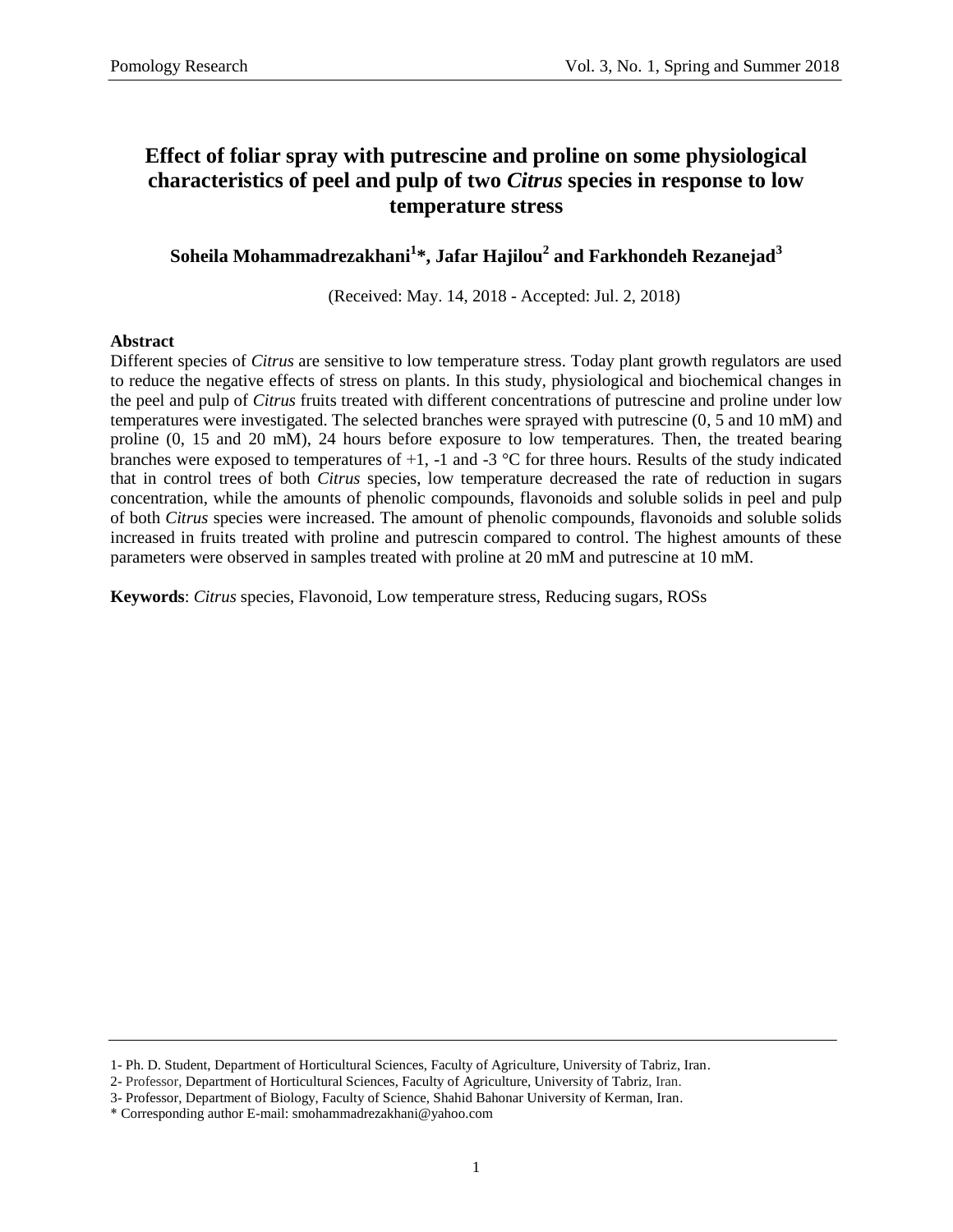# **Investigation on morphological characteristics, yield and nutrient contents in the leaves of 11 olive cultivars grown in Tarom region**

 $\mathbf{H}$ abib Shirzad $^{1\ast}$ , Vahid Niknam $^{2}$ , Mahdi Taheri $^{3}$  and Hassan Ebrahimzadeh $^{4}$ 

(Received: Apr. 3, 2018 - Accepted: Jun. 12, 2018)

### **Abstract**

Environmental stresses are of main factors affecting the olive cultivation programs in arid regions. Morphological and functional characteristics and the amount of leaf nutrients in 11 cultivars of olive (Zard, Roghani, Voliotiki, Arbequina, Karidolia, Oblonga, Amigdalolia, Koroniki, Leccino, Conservolea and Korfolia) grown in Tarom region under saline conditions and irrigation with salty water were studied. The results showed that, the cultivars were different in morphological traits (number of inflorescences on branches, number of flowers in inflorescences, the number of fruits per branch, the final number of fruits on the branches, chlorophyll index) and leaf nutrient contents (boron, copper, zinc, manganese, iron, potassium, phosphorus, nitrogen, sodium, chlorine). The highest fruit number was recorded in Arbequina (8.66), Korfolia (7.33), respectively and the lowest amount was recorded in Roghani (1.66), Zard (3.33) and Karidolia (3.33), respectively. The results showed that Koroniki and Amigdalolia cultivars contain less amounts of sodium and chlorine in their leaves, which is probably due to the resistance of these cultivars to salinity conditions and can be taken into consideration for salinity resistance.

**Keywords***:* Chlorine, Final fruit, Olive, Salt stresses, Sodium

<sup>1-</sup> Ph. D. Student, Department of Plant Biology, School of Biology and Center of Excellence in Phylogeny of Living Organisms, College of Science, University of Tehran, Tehran, Iran.

<sup>2-</sup> Professor, Department of Plant Biology, School of Biology and Center of Excellence in Phylogeny of Living Organisms, College of Science, University of Tehran, Tehran, Iran.

<sup>3-</sup> Assistant of Professor, Soil and Water Research Department, Zanjan Agricultural and Natural Resources Research and Education Center, Agricultural Research, Education and Extension Organization (AREEO), Zanjan, Iran.

<sup>4-</sup> Professor, Department of Plant Biology, School of Biology and Center of Excellence in Phylogeny of Living Organisms, College of Science, University of Tehran, Tehran, Iran.

<sup>\*</sup> Corresponding author Email: h.shirzad@urmia.ac.ir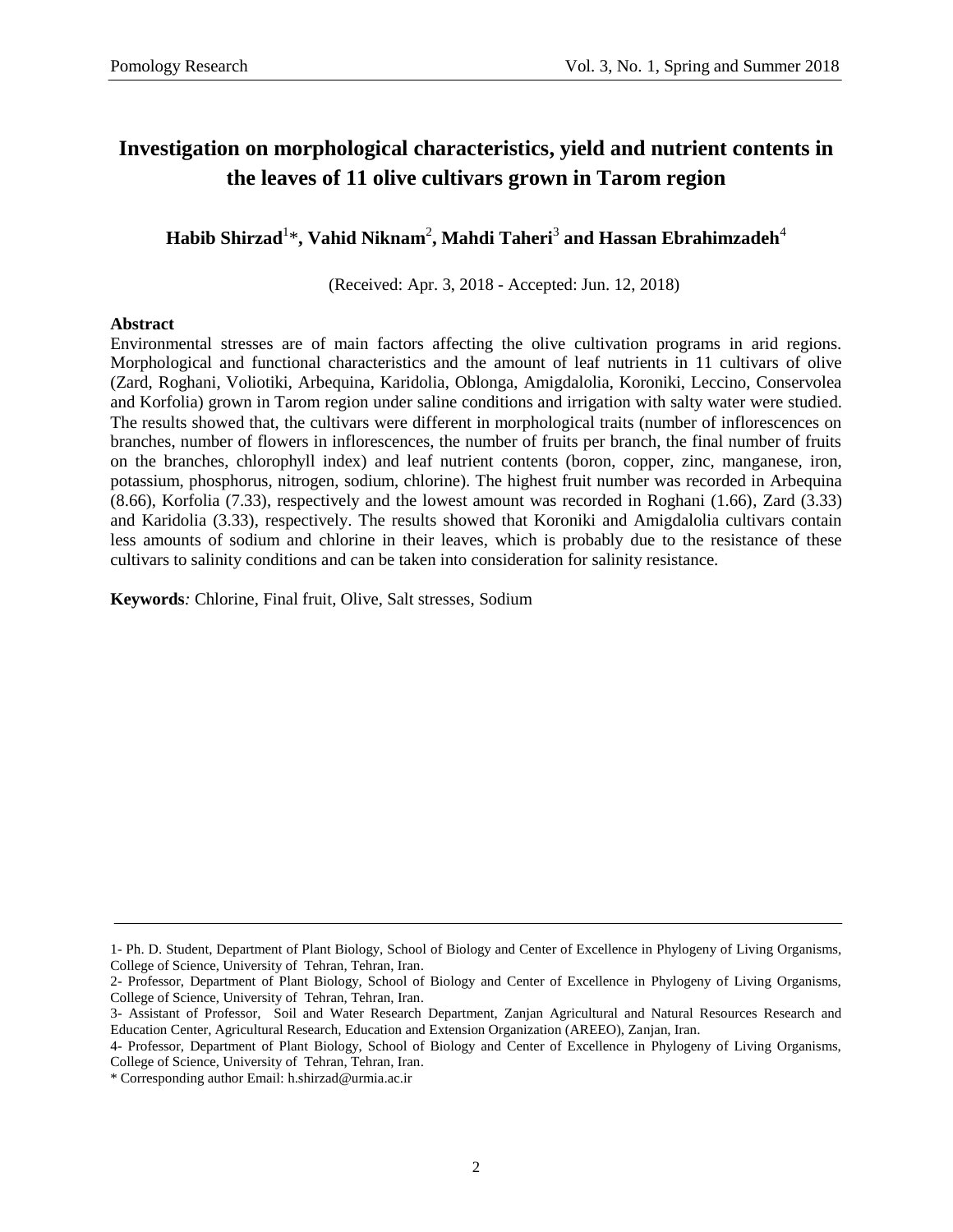# **Influence of humic acid on some antioxidant enzymes activity and compatible metabolites in strawberry (***Fragaria* **×** *ananassa* **Duch. cv. Sabrina) under salinity stress**

### **Payam Khodamoradi<sup>1</sup> , Jafar Amiri<sup>2</sup> \* and Behnam Dovlati<sup>3</sup>**

(Received: Jan. 1, 2018 - Accepted: Feb. 2, 2018)

### **Abstract**

Salinity is one of the most brutal environmental factors limiting the productivity of agricultural crops. Very few researches have been conducted regarding the effects of humic acid on plants under salinity conditions. In order to determine the effects of humic acid on some morphological and physiological characteristics of strawberry (*Fragaria* × *ananassa* Duch. cv. Sabrina) under salinity stress, a greenhouse experiment was conducted with three factors including two treatment methods (spray and drench), three humic acid levels (0, 300 and 600 mg  $L^{-1}$ ) and three salinity levels (0, 20 and 40 mM) in a completely randomized design with four replications. Results indicated that with increase in salinity levels, soluble sugars and total protein concentrations were increased. At salinity level of 40 mM, application of 600 mg  $L<sup>-1</sup>$  humic acid, increased soluble sugars, catalase and guaiacol peroxidase enzymes activity about 3.8, 4.1 and 4.5 times than the control, respectively. According to the results of this study, the adverse effects of NaCl stress in strawberry cv. Sabrina were ameliorated by the exogenous application of humic acid (spray and drench).

**Keywords:** Antioxidant enzymes, Hydroponic culture, Proline, Soluble sugars, Strawberry

<sup>1-</sup> Former M. Sc. Student, Department of Horticultural Sciences, Faculty of Agriculture, Urmia University, Urmia, Iran.

<sup>2-</sup> Assistant Professor, Department of Horticultural Sciences, Faculty of Agriculture, Urmia University, Urmia, Iran.

<sup>3-</sup> Assistant Professor, Department of Soil Sciences, Faculty of Agriculture, Urmia University, Urmia, Iran.

<sup>\*</sup> Corresponding author E-mail: j.amiri@urmia.ac.ir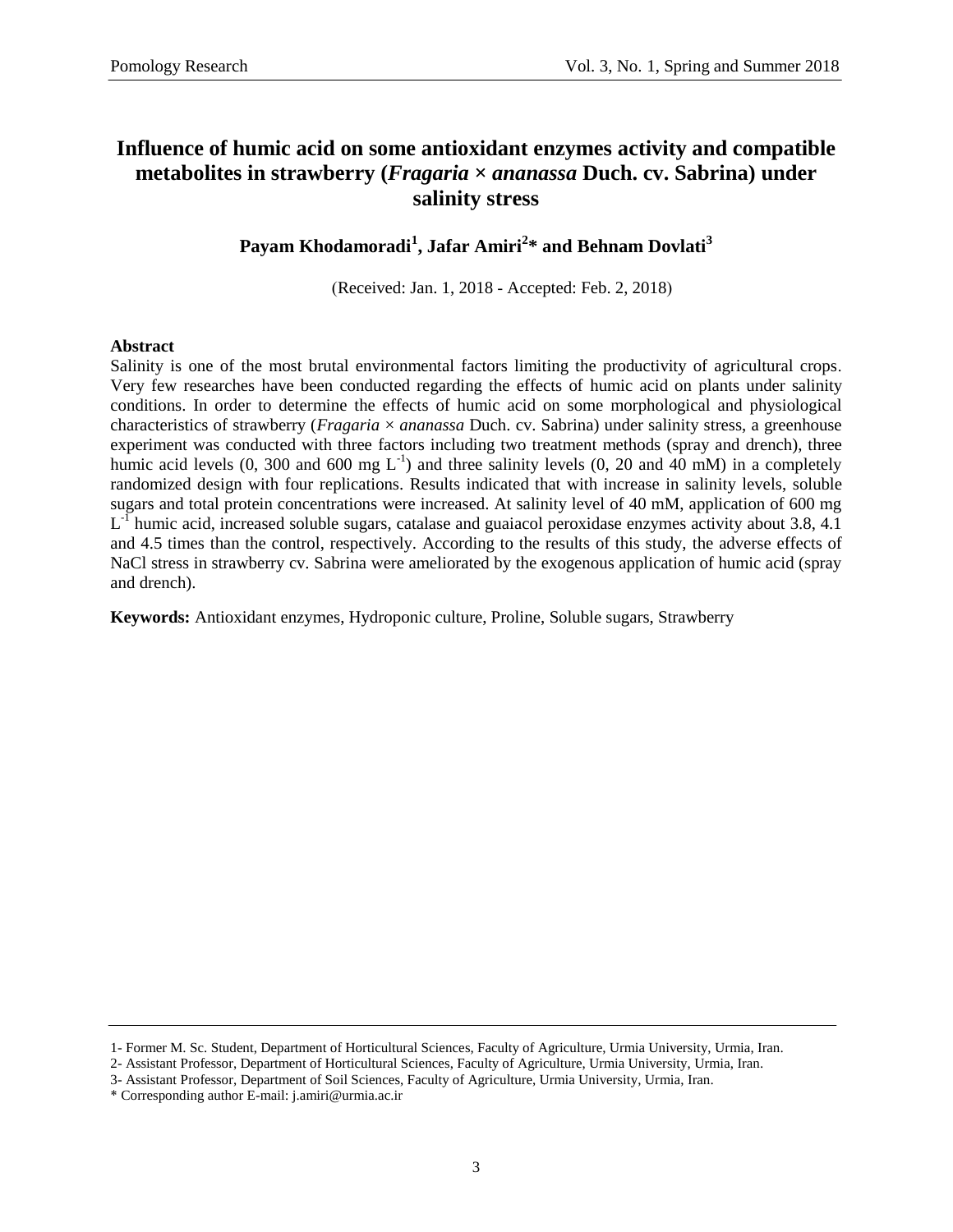# **Effect of culture medium pH and sucrose concentration on** *in vitro* **pollen germination in different cultivars of date palm (***Phoenix dactylifera* **L.)**

### **Maryam Boroujerdnia<sup>1</sup> \* and Seyyed Samih Marashi<sup>2</sup>**

(Received: Jun. 6, 2018 - Accepted: Aug. 7, 2018)

### **Abstract**

*In vitro* germination of pollen grains is applied for determination of pollen viability. This study was carried out to evaluate the effect of different levels of pH (4.7, 5.7, 6.7 and 7.7) and sucrose (0, 6, 10, 14 %) separately on *in vitro* pollen germination in four cultivars of date palm (Vardi, Red Ghannami, Sabz Parak and Pakotah). The experiment was carried out as a factorial based on completely randomized design with three replications. The results showed that with increase in culture medium pH, the pollen germination rate of date palm cultivars was increased from 4.7 to 6.7, however, the germination of pollen was decreased in higher pH (7.7). The lowest and highest pollen germination rates were observed in Red Ghannami (73.6 %) and Sabz Parak (57.3 %) under optimum pH condition (6.7), respectively. The effect of sucrose concentration was significant on pollen germination of cultivars. The highest pollen germination percentage was achieved with 6 % sucrose concentration in all cultivars. However, 10 % and 14 % sucrose resulted in a reduced pollen germination. Pakotah cultivar showed highest pollen germination percentage in medium containing 6 % sucrose.

**Keywords**: Date palm, *In vitro* culture, Pollen germination

<sup>1-</sup> Assistant Professor, Date Palm and Tropical Fruits Research Center, Horticultural Sciences Institute, Agricultural Research, Education and Extension Organization (AREEO), Ahwaz, Iran.

<sup>2-</sup> Assistant Professor, Date Palm and Tropical Fruits Research Center, Horticultural Sciences Institute, Agricultural Research, Education and Extension Organization (AREEO), Ahwaz, Iran.

Corresponding author E-mail: Boroujerdnia@gmail.com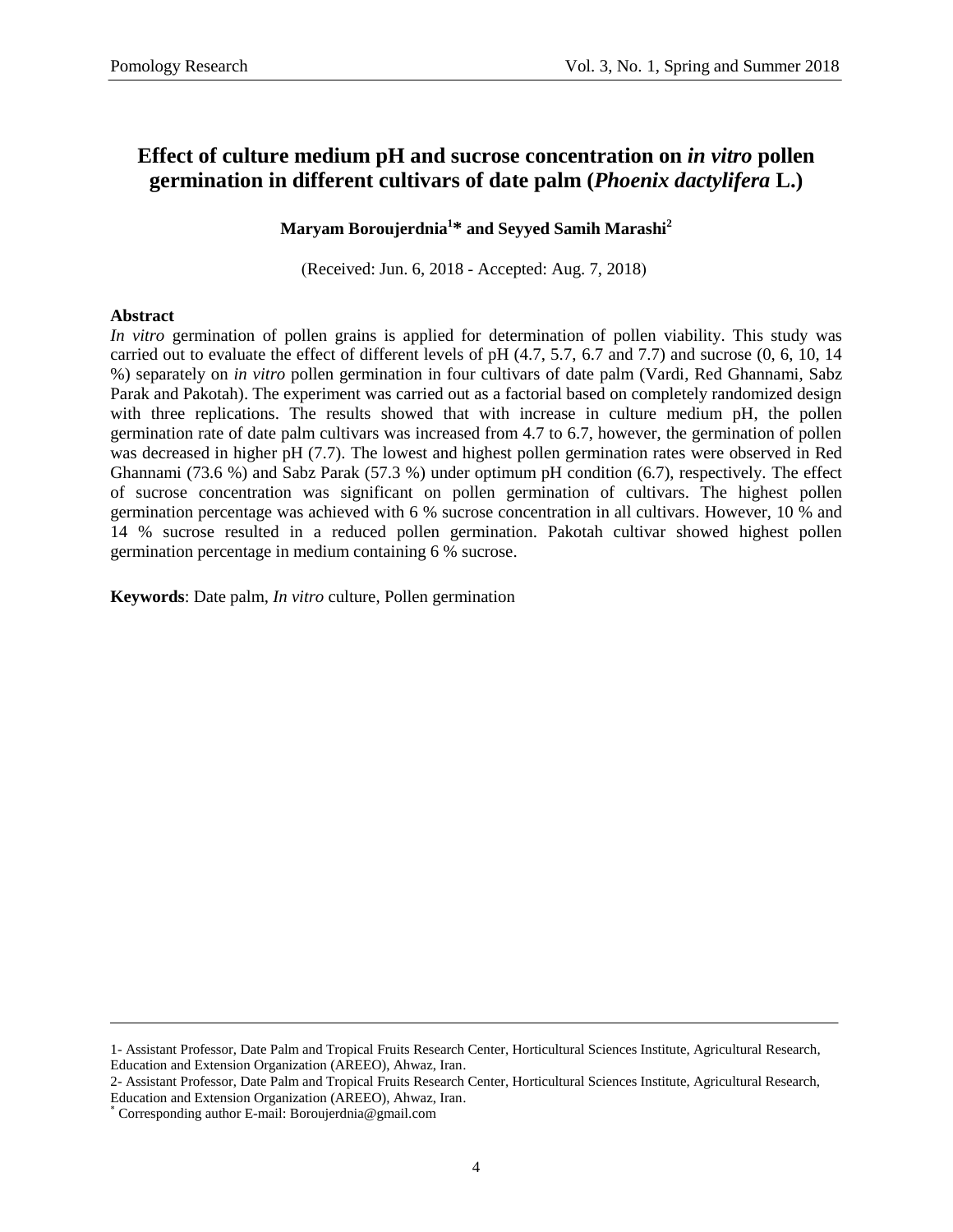# **Effect of postharvest application of chitosan coating containing green tea extract on quality characteristics and shelf life of Selva strawberry cultivar**

### **Kazem Alirezalu<sup>1</sup> \*, Rouhollah Tavakolian<sup>2</sup> and Parinaz Jaffarpour<sup>3</sup>**

(Received: May. 31, 2018 - Accepted: Aug. 7, 2018)

### **Abstract**

Strawberries are one of the most susceptible fruits to spoilage, mechanical damages and physiological deterioration and have a high rate of metabolism during storage. In this study, chitosan (1%) containing different concentrations of green tea extract (10, 20 and 30 %) was used as a coating for Selva strawberry fruits. Quality parameters including weight loss, pH, acidity, soluble solids, total anthocyanins, texture, color parameters (Lab), microbial count (total bacteria, molds and yeasts) and sensory attributes were assessed during 16 days of storage at 4 °C. Weight loss, pH, soluble solids, total bacteria, molds and yeasts extension were increased, and acidity, total anthocyanin and firmness were decreased during storage. Strawberries coated with chitosan containing green tea extract had a lower weight loss, pH, soluble solids and higher acidity, total anthocyanin, and firmness than control. The results showed that coating Selva strawberry fruit with chitosan containing green tea extract improved color parameters and decreased microbial count during storage. Increase in the concentration of green tea extract resulted in synergistic effects with chitosan, so that 1% chitosan coating containing 30% green tea extract showed the highest effects in improving quality attribute and extending the shelf life of fruits.

**Keywords:** Chitosan, Coating, Green tea extract, Quality characteristics, Shelf life, Strawberry

<sup>1-</sup> Assistant Professor, Department of Food Science and Technology, Ahar College of Agriculture and Natural Resources, University of Tabriz, Tabriz, Iran.

<sup>2-</sup> M. Sc Graduate, Department of Food Science and Technology, College of Agriculture, Azad University of Shahrekord Branch, Shahrekord, Iran.

<sup>3-</sup> Former M. Sc. Student, Department of Horticultural Sciences, Faculty of Agriculture, Urmia University, Urmia, Iran.

<sup>\*</sup> Corresponding author E-mail: kazem.alirezalu@tabrizu.ac.ir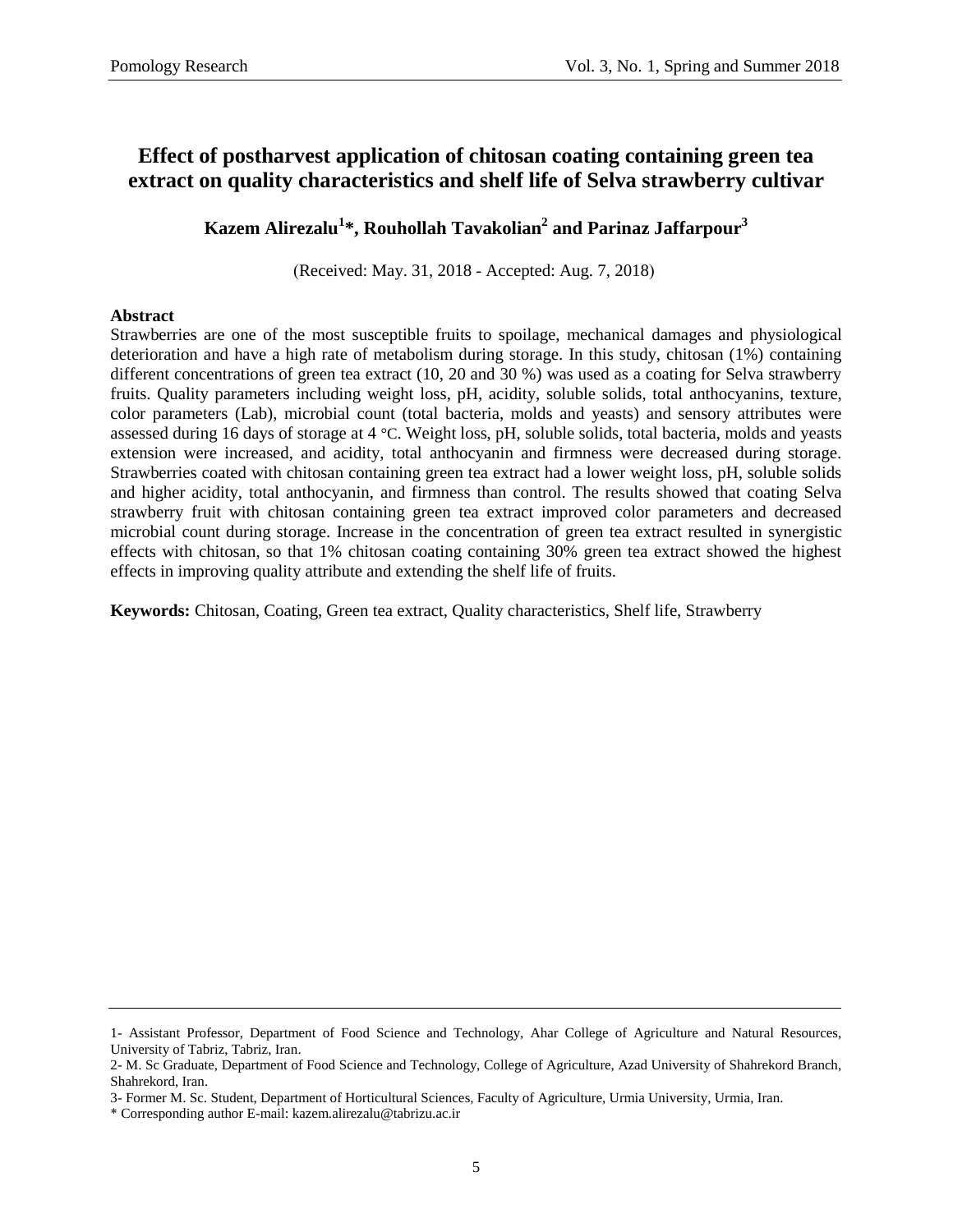# **Effect of Zn-oxide nanoparticles coating on physicochemical properties, enzymatic activity and storage life of sweet cheery cv. Takdaneh Mashhad (***Prunus avium* **L.)**

# **Parisa Afra<sup>1</sup> and Lotfali Naseri<sup>2</sup> \***

(Received: Jul. 31, 2018 - Accepted: Sep. 1, 2018)

### **Abstract**

Sweet cherry fruit (*Prunus avium* cv. Takdaneh Mashhad) is susceptible to decay and has short storage life. In present study, the efficacy of Zn-oxide nanoparticles as an edible coating for increasing the storage life of sweet cherry was investigated. The sweet cherry fruits were treated with Zn-oxide nanoparticles at 0, 0.03, 0.06 and 0.09 % concentrations (W/V) and transferred to a cold storage at  $2 \pm 1$  °C and  $90 \pm 5$  % R.H. Fruit quality attributes such as pH, total acidity, soluble solids, decay index, total phenol and ascorbic acid and phenylalanine ammonialyase (PAL) activity were evaluated every fifteen days in four replicates. Zn-oxide nanoparticles treatment reduced fruit decay index compared to control fruits, so that the least amount was observed in 0.9% Zn-oxide nanoparticles treatment on day 15 after harvest. In treated fruits, the activity of PAL was significantly higher. Phenolic content of the treated fruits was increased compared to the control fruits. It can be concluded that coating the sweet cherry fruit with Znoxide nanoparticles as safe compound can increase the storage life in a cold storage up to 30 days.

**Keywords:** Phenol, Phenylalanine ammonialyase (PAL), Shelf life, Sweet cherry (*Prunus avium* L.), Znoxide nanoparticles

<sup>1-</sup> M. Sc. Student of Horticultural Sciences, Faculty of Agriculture, Urmia University, Urmia, Iran.

<sup>2-</sup> Associate Professor, Department of Horticultural Sciences, Faculty of Agriculture, Urmia University, Urmia, Iran.

<sup>\*</sup> Corresponding author E-mail: [l.naseri@urmia.ac.ir](mailto:l.naseri@urmia.ac.ir)